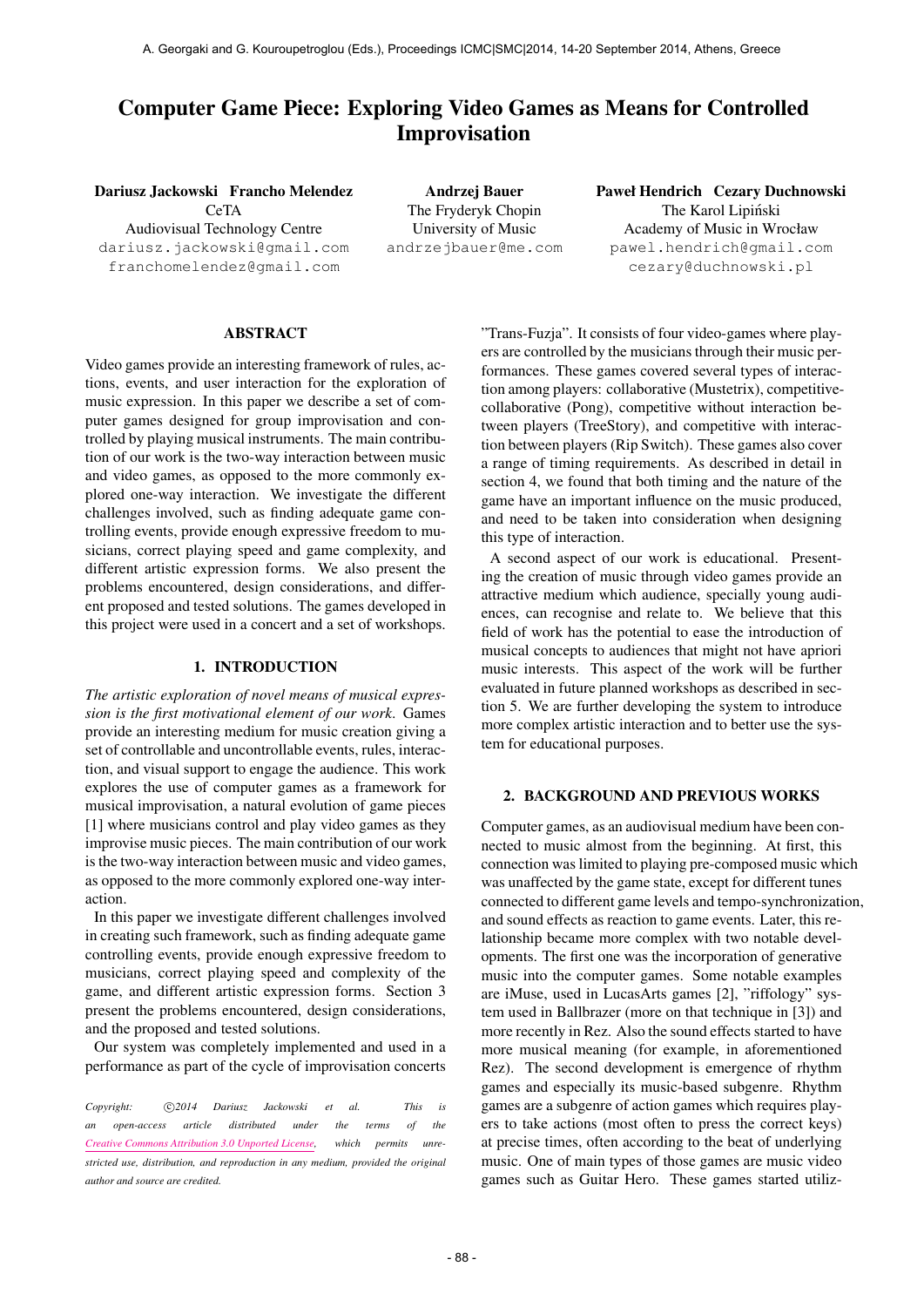ing keyboards as the input device, however, nowadays the facto standard is the use of peripheral devices either similar in shape to the musical instruments (Guitar Hero, Rock Band etc.) or real musical instruments (e.g. Rocksmith). There are also some educational games in this genre which are intended to teach beginners how to play musical instruments (e.g. Joytunes,  $<sup>1</sup>$ ).</sup>

Although at first glance similar, those games and our approach differs in several fundamental ways. In our work games are created in a way that encourages creativity and improvisation, while in rhythm games, players are supposed to mimic predefined actions as close as possible. Another difference is that music rhythm games have themes related to music playing, whereas our games are just generalthemed video games.

On the other hand video games have also influenced music. The most notable example is the creation of new music genres, two of which are: game soundtracks, and those based on musical application of game consoles - chiptunes [4]. There were also more subtle influences. First of all, the aforementioned use of generative music in games made the idea of algorithmic composition known and accessible for the general public. Second worth mentioning influence is the usage of sound effects, characteristic synthesis techniques, and motifs from the game music to evoke certain moods associated with the video games. Two interesting systems such as scrabble2midi [5] and "Music for 32 Chess Pieces" [6] use sonification of game states as the main musical element. In these systems the game controls the generation of music, our work also includes the opposite direction, where music controls the game.

More closely related to our work is the application of game elements in musical composition and improvisation. One of the earliest examples is the eighteenth century Musikalisches Würfelspiele [7] , in which dice were used for choosing music segments form a given set of possibilities. Another example are the game-theory-based Xenakis' compositions, i.e. *Stratégie* and *Duel* [8]. The work most relevant to our system is the so called "game pieces" - which consists of sets of rules used in group improvisations. The compositions by John Zorn (e.g. *Cobra*, *Hockey*, *Lacrosse*, *Xu Feng*)[9] are the best known game pieces. Two other examples of game pieces by Shiba Tetsu can be found in [http://www20.brinkster.com/improarchive](http://www20.brinkster.com/improarchive/sht_gp.htm)/ [sht\\_gp.htm](http://www20.brinkster.com/improarchive/sht_gp.htm).

## 3. CONTROL AND ANALYSIS STAGE

We chose to divide each game into two modules which communicates via the MIDI protocol. Those modules are control/analysis and game. In this section we will discuss the control modules which were created in the Max/MSP environment. We have also used Sonuus i2M audio to MIDI converters for simplifying the controls modules in case of pitch related analysis.

#### 3.1 Goals and Problems

There were few goals and problems which we needed to answer during the design and implementation of the control modules. The first of them, and one of the two most important, was choosing a control scheme which allows players to take intended action in games. The most important factor in this scheme, which affects the level of control that players have, is calibration of the analysis parameters. Without correct calibration, there were situations where players were not able to take action or many false readings occurred. Finetuning the parameters after any change in the audio systems, change of microphones, levels, instruments, etc, was crucial to achieve correct performance. The second most important problem was allowing musical freedom for players. Since one of the main elements of this project was improvisation, we wanted to avoid situations similar to the ones in rhythm games, where a player can only repeat a predefined sequence of actions.

In the games where players were rewarded for performing certain actions, we identified the risk of encouraging only high intensity playing rather than the desired artistic expression. Two solutions to this problem were investigated. First we consciously designed the games so they did not encourage high intensity playing all the time. Second, we introduced artificial limits to the number of events in given periods of time above which, new events were ignored.

#### 3.2 Control Schemes

There are many possibilities for which musical elements should be involved in the control of the games. This section presents and comments on a few of them.

- dynamics- The use of dynamics for playing gave players a natural control of the effect of their actions in the game by playing louder or softer. A good example of this was the Pong game, where the speed and direction of the paddle movement was controlled by the intensity difference between two musicians playing. In games where the possible actions were just one-off discrete events (such as in Mustetris) we implemented two possibilities: The first one was to set a threshold above which every loudness measurement produced an action. We found this impractical and limiting from musical point of view. The second option was to define a "counter trick". The counter trick took each value of dynamics measurement added it to the counter. When the counter reached a limit, the action was triggered and the counter is zeroed. This resulted in a simple yet effective way for controlling the games without limiting musical freedom excessively.
- density A similar idea is to use density of playing as a controlling element. We measured it either by counting *NOTE\_ON* messages (for MIDI instruments) or analyzing transients (for acoustic instruments). We have found that using density gives similar results to dynamics, but limits the types of music textures possible to use.

<sup>1</sup> http://www.joytunes.com/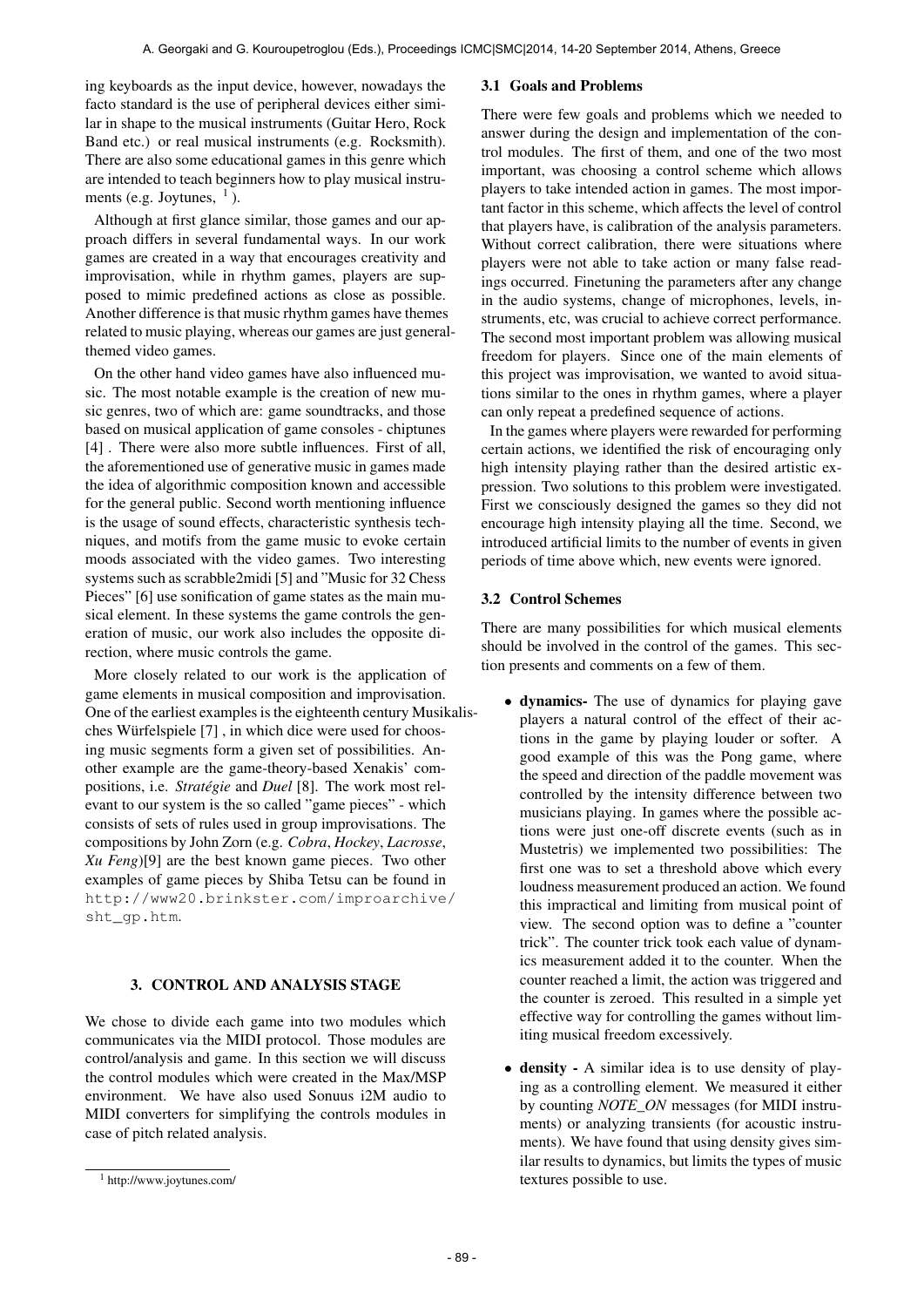- registers We tested two different register-based control approaches. In the first one, actions were triggered by change of register. In the second, actions were associated with playing in the corresponding registers. We found that the second approach was better for games such as R.I.P.Switch, where not all of the actions are available all the time. This allowed for great musical freedom.
- intervals Actions can be also triggered by playing a specific interval. If the game is prepared to encourage taking the same action repeatedly, leading to nice intervallic improvisations. This control scheme was planned and rehearsed for the TreeStory game, with appealing results. However, during the concert, due to involvement of the drum player we resign from using it.
- pitch Arguably the simplest method for MIDI instruments is associating actions with exact pitches or pitch classes. This is much more difficult for acoustic instruments, especially in the case of the percussion instrument, extended techniques or when using electronic equipment for generation of sounds which do not have a determined pitch. During the testing, we found out that this presented several limitations on music creation, so it was discarded for the concert.
- rhythms or phrases A promising idea that we could not explore for time constraints, was to associate actions with precomposed phrases or rhythms. Given enough compositional work this could lead to very good musical effects.
- additional sensors The use of additional sensors and prepared instruments also promises to provide new creative possibilities. For now we only used footswitches for cutting down trees in TreeStory, but for the event in 2016 we would like to utilize instruments with built-in additional sensors.

## 4. GAMES

## 4.1 Games Elements

In this section we would like to discuss few game elements which we found as the most influencing on the musical outcome. The first important element is cooperativity, scoping three possibilities:individual players competing with each other, teams, and cooperation of all players.

Teams needed to synchronize their actions, and this often led to situations where players took turns for playing (or playing louder).

In the case of competing duets this produced nice fluctuations of texture. Fully cooperative games, in which players have different roles, we found it beneficial to exchange roles between players, as different roles encourage different activity levels.

In the case of individual players competing with each other, we did not create any specific artificial musical situation, providing a better environment for individual improvisation

During the development of this project, we also realised the importance of timing. There were many differences in the musical outcome for real time games with exact timing requirements, real time games without tight timing requirements, and turn games.

Real-time games requirements made a great difference in the produced music. In games where exact timing was expected from players (e. g. Pong or R.I.P. Switch) the music tended to be more pointillistic, especially at the beginning of improvisation. Players in this situations tend to play in short bursts of activity in similar timing to the game. This could give the impression of underlying groove or complex rhythm scheme. If the timing required by the game is more relaxed, this effect disappears. Turn-based games tend to create unnatural temporal structure in the players actions and thus in music. We chose to omit them in the first concert, although we believe that with appropriate preparation and practice these games would be viable option.

The second important element influencing the music output is what we called game-master elements. By this we mean the ability for one or more of the performers to control game conditions in a way that exceeds the normal player ability. We explored several of such actions: introducing and removing players, changing game speed, moving to the next stage, and adding visual effects. This allows a performer to take a role similar to the conductor leading the improvisation.

In order to make room for more free improvisation we introduced in every game an intro and outro sequences which visualize music but do not put any constraints on the performers actions.

Last but arguably one of the most important elements, is the sound generated by the game. Here we have found the following approaches:

- Event-based sound effects: Introducing sound effects to the game gives two musical results. First players have additional sound source as their actions could result in some effect being played. Secondly many events in games happen at more or less regular intervals, which gives some rhythmic framework for players.
- Precomposed soundtrack: This could somewhat limit improvisation possibilities, but on the other hand it gives player a reference to perform.
- Direct sonification of the game state: We used this approach in Mustetris - every field on the board have sound assigned to it which was played if the field was filled. This allows players to create some background accompaniment without constantly playing it by themselves.
- Sonification of game statistics: The games produced sounds depending on points accumulated by player, number of times the player dies, etc. This gives similar results to the previous approach, but with smaller amount of control for players.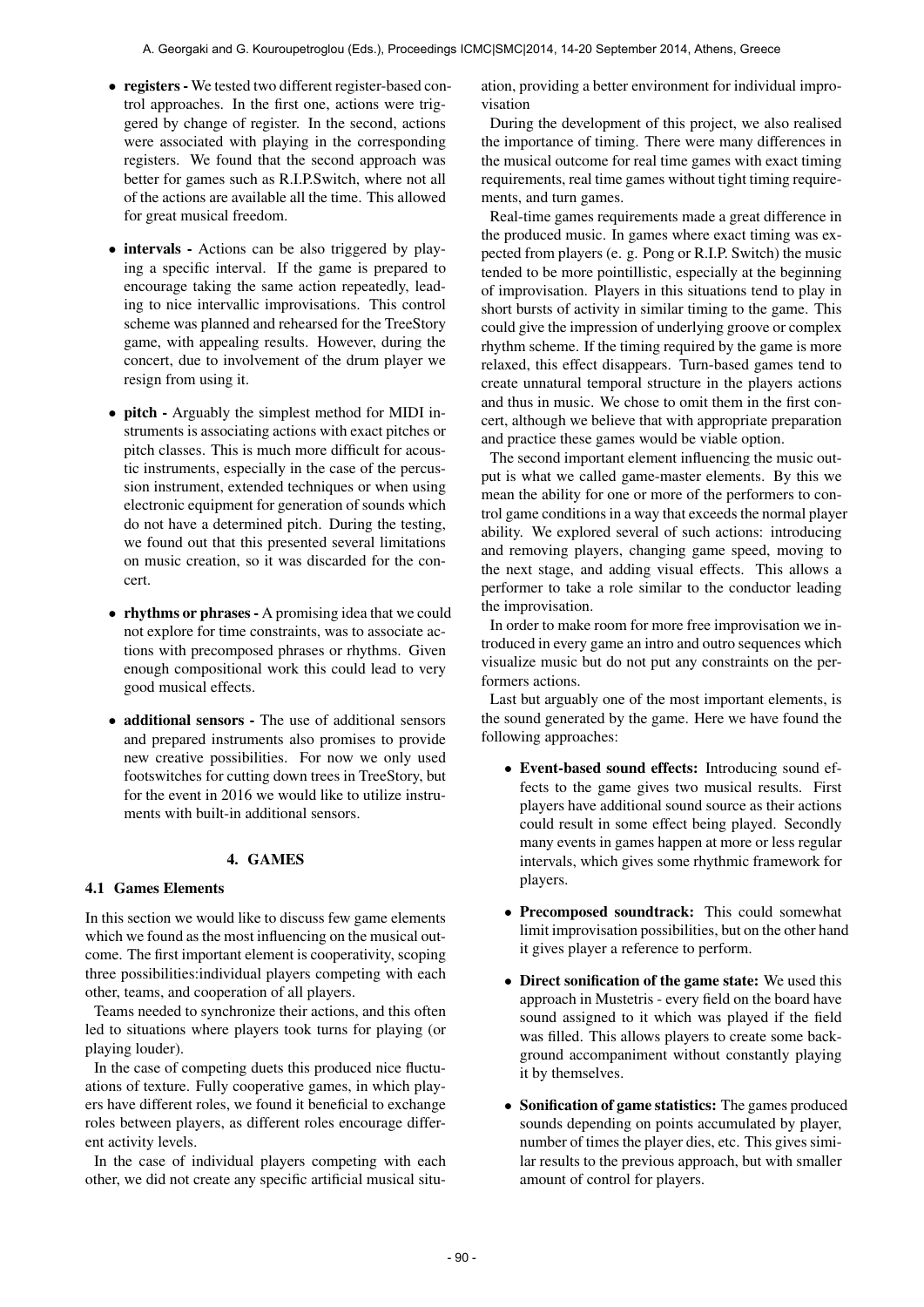• Usage of game state elements as parameters in generative music: This could be used to add another layer of complexity to the music created. In our case the music produced was already complex enough and busy at times, thus we chose to remove generative music from games.

# 4.2 Games Used

The games were implemented in Python using the pygame library. They have dual control system - standard keyboard control implemented with events and MIDI- event based for cooperation with our analysis system. For the first two events we chose the following 4 games:

- Pong this is our version of a classic Pong game<sup>2</sup>. Players are divided into two duets. In each duet one person is responsible for moving the paddle up, the other - down. Speed of each move is dependant on the dynamics of the sound produced by corresponding performer. We chose event-based sound effects for this game.
- Mustetris Clone of the Tetris<sup>3</sup> game. Each player is responsible for one of the four actions - move left, right or down (last one could also happens automatically with time) and rotation. Players' roles were randomized for every piece. After players lose, they are supposed to clean all the board by randomly clearing fields (the speed of the process was controlled by intensity of playing). As mentioned earlier, for the concert situation we associate every field to one sound, which results in the later stage of the game in complex drone in the background. For the workshops we chose standard sound effects instead.
- R.I.P. Switch Clone of the flash game G-Switch<sup>4</sup>. Players are controlling direction of the gravity of running men. For the concert we choose registerbased control i. e. the player needs to play in the higher register for upward gravity and in lower for downward gravity. The percussionist was responsible for triggering some visual effects (rotating screen, shaking screen, noise and broken screen effect). For the workshops each man is controlled by two teams, one responsible for upward, the other for the downward gravity. For this game we choose standard sound effects, with steps sounds played at different interval for every player.
- TreeStory Simple economy game in which players were responsible for growing, cutting down and selling trees. Each player at one time controls one tree and works on growing new branches or widening existing ones. There are also some mutations involved and randomly appearing fruits.

## 5. EVENTS

## 5.1 The Concert

On 23th of the February the concert was performed and recorded for the Polish Radio Program 2 as part of the cycle of improvised concerts "Trans-Fuzja". In addition to the improvisation based section described in the paper, there was also a live improvised soundtrack for the normal video game. The videos from the concert are available at http://tinyurl.com/transfuzja9 . The performers were Macio Moretti (percussion, electronics), Andrzej Bauer (cello, electronics), Cezary Duchnowski (piano, keyboard, computer), Paweł Hendrich (guitar, computer) and Dariusz Jackowski (computer). The organisation of concert was as follows:

- 1. Pong, three games with increasing speed and background groove added in the third one
- 2. Mustetris, 2 games
- 3. TreeStory, one 9-minute game with intro
- 4. Short interlude played on the computer keyboard
- 5. R.I.P. Switch
- 6. Live soundtrack to the Slender: The Eight Pages 5

## 5.2 Workshops

During April 7-10 a set of workshops were carried out as part of Musica Polonica Nova, one of the oldest contemporary music festivals in Poland. During the workshops, participants improvised music compositions using our system and instruments from the collection of the group "Małe Instrumenty" <sup>6</sup>. The event was intended for the high school students (16-18 years old). Half of the participants involved were from the musical school, the second half were studying in a non-specialised high school. During the workshops, students were divided into 4 teams, each team taking up the role of one player in the games. Also due to the number of people and character of the instruments involved, the only possibility for controlling the games was using *dynamics*. We observed similar patterns to those in the rehearsal before the first concert. At first there was a learning phase, where the participants played the games without any musical thought. Once participants had learnt the rules and controls of the games, they started to introduce more and more musical elements and non-game related interaction. Games with more freedom (such as TreeStory) gave a smaller musical effect, although in case of professional musician, the effect was opposite. In the post-workshops surveys participants reviews were mostly positive and most of them declared that they enjoy the experience and desire to take part in similar events in the future.

<sup>2</sup> http://en.wikipedia.org/wiki/Pong

<sup>3</sup> http://en.wikipedia.org/wiki/Tetris

<sup>4</sup> http://vascof.com/GSwitch.html

<sup>5</sup> http://www.parsecproductions.net/slender/

<sup>6</sup> http://maleinstrumenty.pl/instrumenty.php?lang=EN